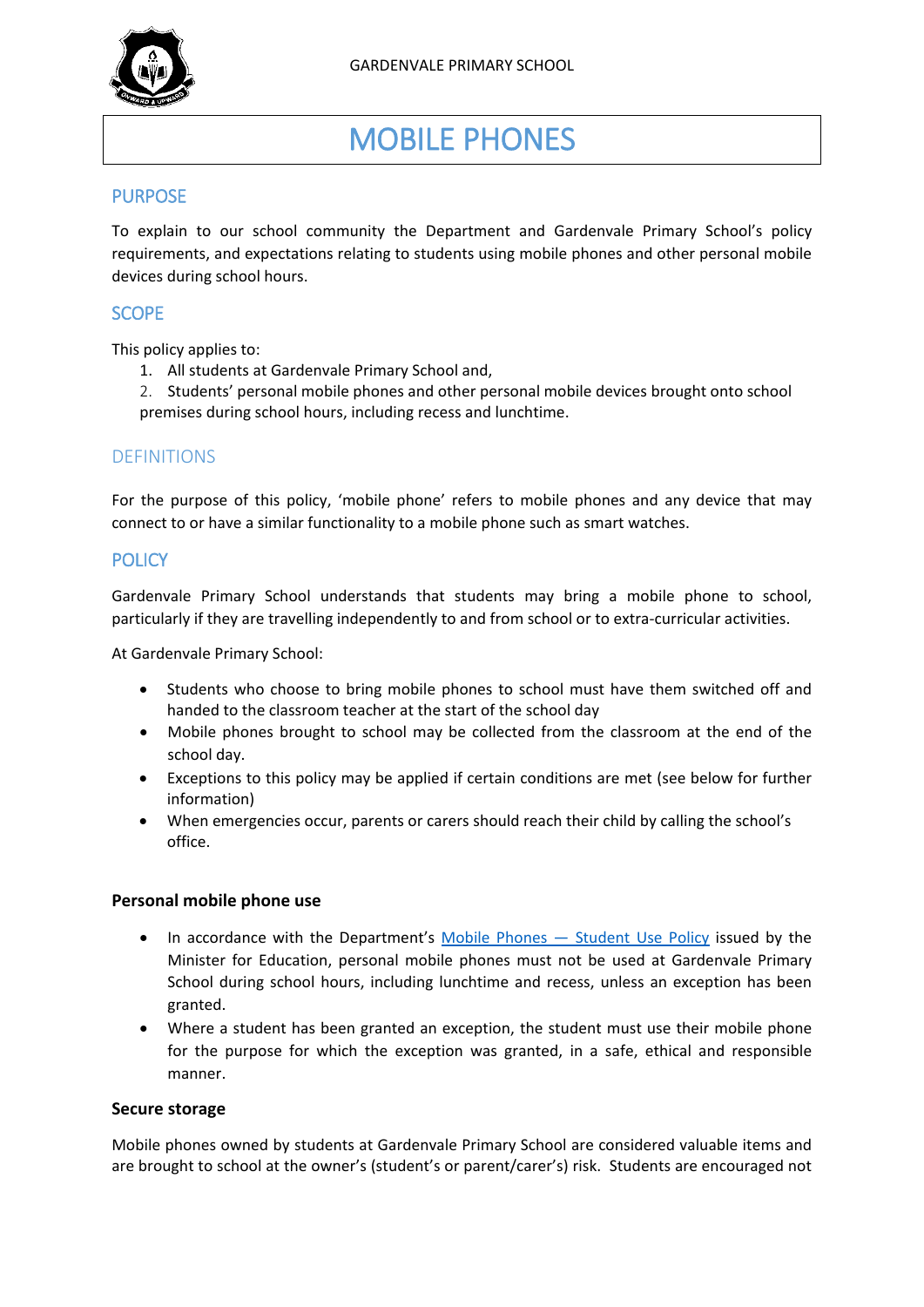

to bring a mobile phone to school unless there is a compelling reason to do so. Please note that Gardenvale Primary School does not have accident insurance for accidental property damage or theft. Students and their parents/carers are encouraged to obtain appropriate insurance for valuable items. Refer to the Department's [Claims for Property Damage and Medical Expenses](https://www2.education.vic.gov.au/pal/claims-property-damage-and-medical-expenses/policy) policy.

Where students bring a mobile phone to school, they will be securely stored in the classroom.

# **Enforcement**

Students who use their personal mobile phones inappropriately at Gardenvale Primary School may be issued with consequences consistent with our school's existing student engagement polices - *Student Wellbeing and Engagement* and/or *Code of Conduct* or *Bullying* policies.

At Gardenvale Primary School inappropriate use of mobile phones refers to **any use during school hours**, unless an exception has been granted, and particularly use of a mobile phone:

- in any way that disrupts the learning of others
- to send inappropriate, harassing or threatening messages or phone calls
- to engage in inappropriate social media use including cyber bullying
- to capture video or images of people, including students, teachers and members of the school community without their permission
- to capture video or images in the school toilets, changing rooms, swimming pools and gyms
- during assessments

## **Exceptions**

Exceptions to the policy:

- may be applied during school hours if certain conditions are met, specifically relating to:
	- o Health and wellbeing-related exceptions; and
	- o Managing risk when students are offsite.
- can be granted by the principal, or by the teacher for that class, in accordance with the Department's Mobile Phones — [Student Use Policy.](https://www2.education.vic.gov.au/pal/students-using-mobile-phones/policy)

The two categories of exceptions allowed under the Department's [Mobile Phones —](https://www2.education.vic.gov.au/pal/students-using-mobile-phones/policy) Student Use [Policy](https://www2.education.vic.gov.au/pal/students-using-mobile-phones/policy) are:

## *1. Learning-related exceptions*

| <b>Specific exception</b>                                                                                                          | <b>Documentation</b>                                          |
|------------------------------------------------------------------------------------------------------------------------------------|---------------------------------------------------------------|
| For students for whom a reasonable adjustment to a<br>learning program is needed because of a disability or<br>learning difficulty | Individual Learning Plan, Individual<br><b>Education Plan</b> |

#### *2. Health and wellbeing-related exceptions*

| <b>Specific exception</b>        | <b>Documentation</b>        |
|----------------------------------|-----------------------------|
| Students with a health condition | Student Health Support Plan |